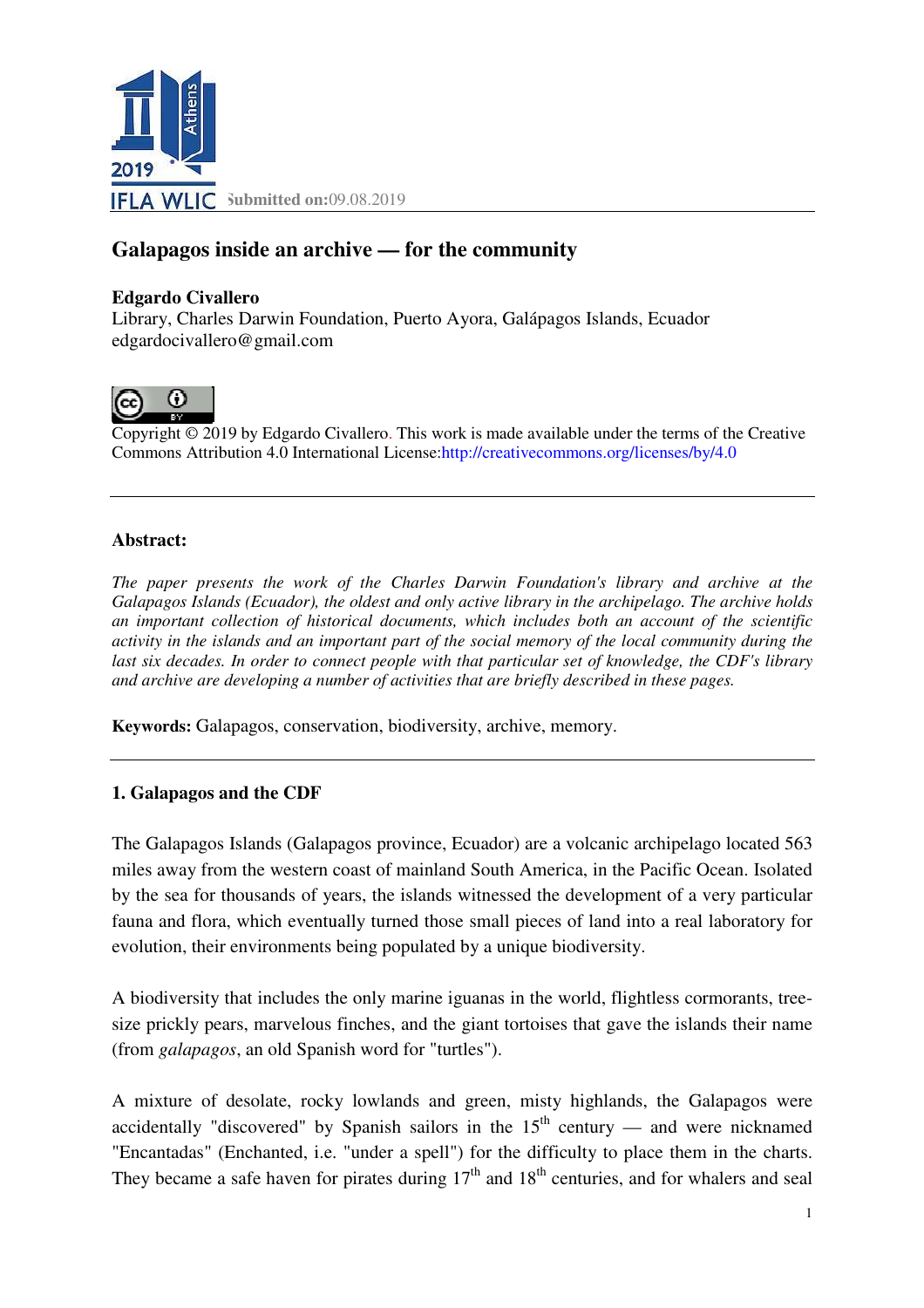hunters afterwards. After the Latin American Spanish colonies gained their independencies at the beginning of the  $19<sup>th</sup>$  century, Ecuador claimed the archipelago and occupied it with small colonies with a history of their own. And after the British ship "Beagle" stopped in the Galapagos' shores during its famous expedition around the world and Charles Darwin collected specimens and made his observations, they became one of the favorite destinations for naturalists and biologists in Europe and North America.

At the beginning of the  $20<sup>th</sup>$  century, the Galapagos received international scientific expeditions as well as prisoners and colonists from the Ecuadorian cities. One of the former lead to the publication of a book, "Galapagos: World's End", which became a bestseller and inspired modern Robinson Crusoes to inhabit their magical (but full of hardships) landscapes. The human presence put intense pressure on the natural life of the archipelago: many of the native species, intensely hunted for food or for museums and zoos, were at the brink of extinction. From the 1940's onwards, a world-wide effort lead by renowned scientists convinced the Ecuadorian government to declare the Galapagos a National Park (1959), establishing strict measures for its conservation: only four islands were to be inhabited (Isabela, Floreana, Santa Cruz and San Cristóbal), and only in two sectors each: one small section of land by the sea (the harbor) and another in the highlands, devoted to agricultural uses.

That same year, 1959, the Charles Darwin Foundation for the Galapagos Isles (CDF) was born in Brussels, supported by UNESCO and the IUCN, with the objective of supporting the protection of the islands and their particular biodiversity. The CDF established its base near Puerto Ayora (Santa Cruz Island), then a very small town with scarce supplies and almost no services. The Charles Darwin Research Station (CDRS) was officially inaugurated in 1964 and was aimed at becoming the place where scientists and researchers could develop their work, trying to understand and describe the Galapagoan natural world and, at the same time, identifying the threats to its survival.

From that moment on, the CDRS grew into a full, modern, well equipped institution where an international team of professionals carried out their activities. And, at the same time, it became the space where all the history of that work was preserved: the big and small stories of scientific achievements, but also the social memory of Galapagos' conservation, with all the efforts, struggles, success and failures through the decades.

# **2. One library, one archive**

From the very beginning, the CDRS had a corner in their small buildings devoted to keep a book collection. The library, named "G. T. Corley Smith" in honor of one important character in the CDF's history, was officially inaugurated on October 28, 1979 in a space of its own, although by then it had been active for many years — at least since 1971, the date written in its earliest inventory book. With the pass of the years, one of its sections, the archive, got its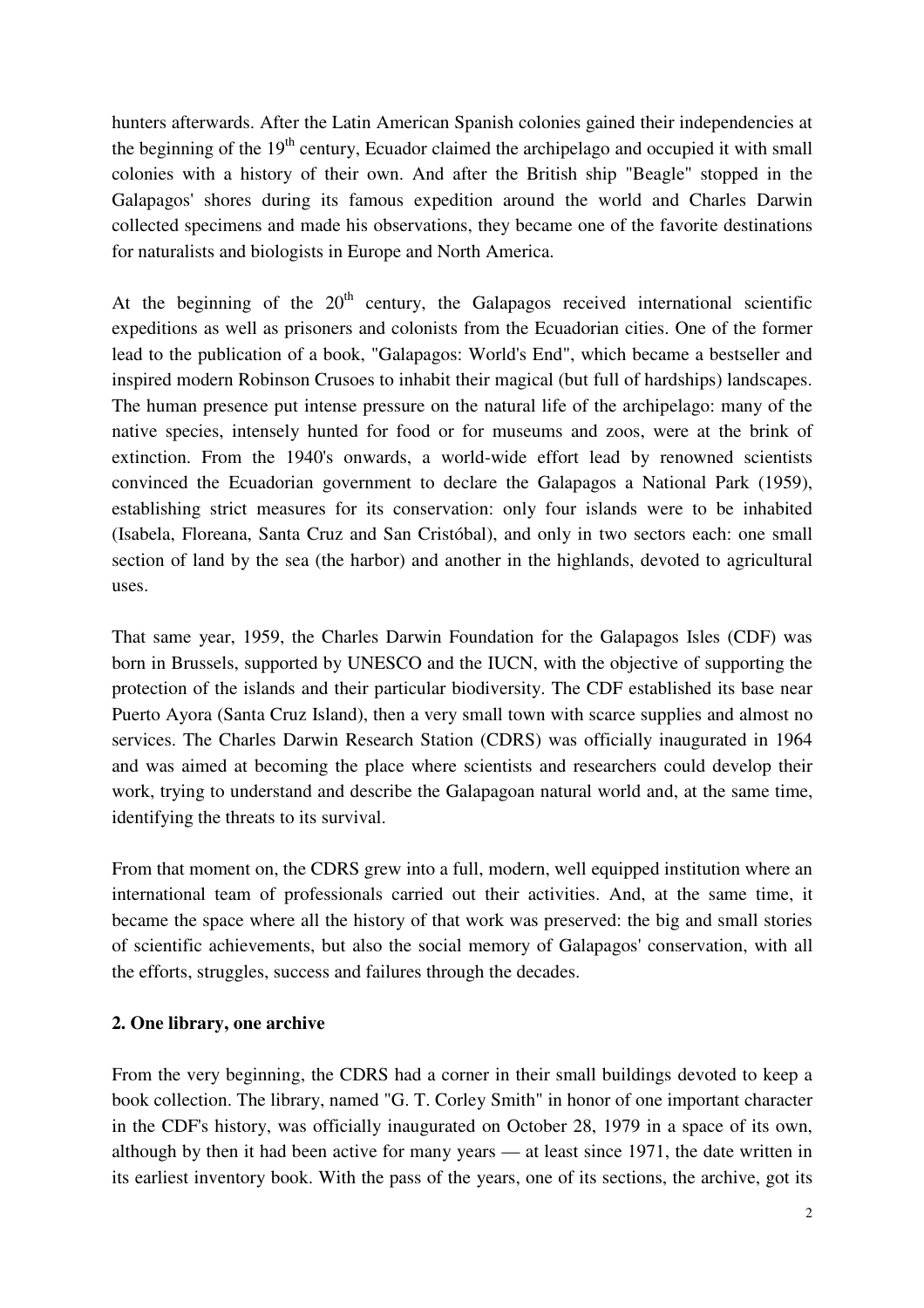own space in order to store administrative documents, as well as the abundant audiovisual material produced by the many workers and visitors interested in Galapagos.

Nowadays, the library and the archive strive to be consistent with the CDF's mission: "to provide knowledge and assistance through scientific research and complementary action to ensure the conservation of the environment and biodiversity in the Galapagos Archipelago" (CDF, 2018).

The CDF library is the oldest, largest and most active in the entire archipelago. Today it can be said that it is the only proper library in all the islands, which is, at the same time, a great honor and a huge responsibility. Floreana never had libraries, the public library in Isabela was closed 12 years ago, something similar happened in San Cristóbal and in Santa Cruz, the public library has been inactive for 6 years now — leaving the library at the CDRS as the main reference regarding scientific literature, and the only one managed by trained librarians.

The library holds the most comprehensive collection of Galapagos information and scientific work developed in/about the islands at a global level. It includes books, encyclopedias and journals, but also original thesis, reports and papers that cannot be found anywhere else. This unique collection is used mainly by the CDRS scientific staff, but also by naturalist guides, National Park rangers, school teachers, visitors and the local community in general.

In the archive, on the other hand, valuable audiovisual and textual documents are kept, conserving the CDF's memory and documenting the history of both the institution and the scientific work in the islands. Besides audio cassettes and VHS videos, there is a huge collection of unique, original photos and slides, as well as many technical reports, administrative papers, historical documentation, notebooks and the raw data that were at the origin of many pioneering books and articles about the islands' natural life.

# **3. Conservation, community and the library**

As stated by the most important, up-to-date literature on the subject, conservation —i.e. CDF's main goal— cannot be achieved without the direct involvement of the local community. No matter how big the effort is at the scientific level: if there is a lack of communication with the community, all that effort is useless and wasted (see e.g. Goldman, 1998 and Brechin et al., 2003).

And libraries are essential pieces in that communication process (see IFLA, 2018)

After understanding that fact, the CDF's library and archive has developed a two-fold line of action in order to support conservation by directly interacting with the local population. For a number of reasons —including past misunderstandings and conflicts— the task is not as easy as it sounds, and includes an intense dialogue with many different actors (the Galapagoan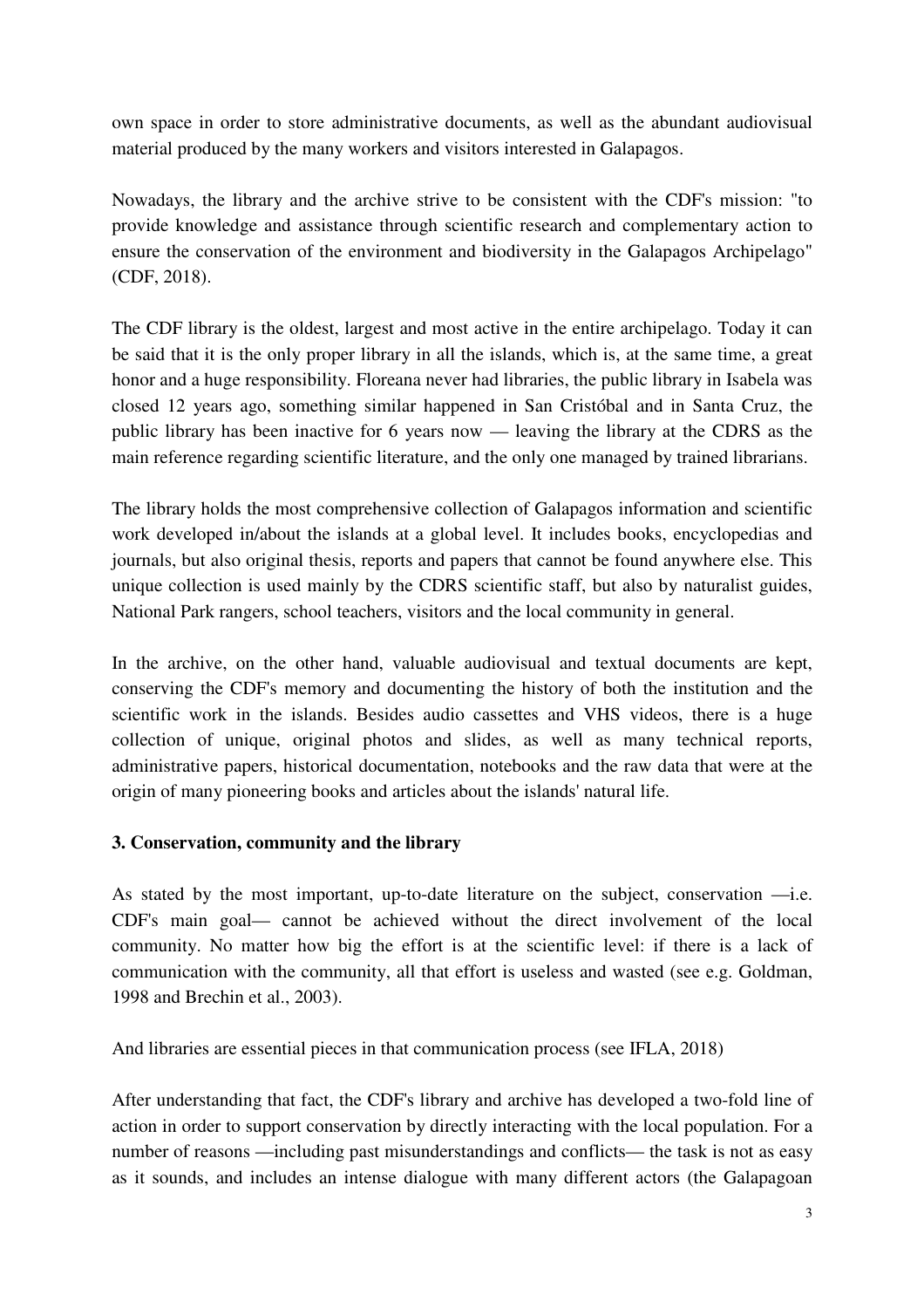resident society is very diverse) and what intends to be a constant activity of information dissemination.

One side of the library and archive's work is "Outreach", currently focused in the "Travelling libraries" project. It intends to establish strong links with the residents in Galapagos, to support environmental education and citizen science, to encourage reading skills (particularly at schools) and training (for naturalist guides and National Park rangers), and to raise awareness about conservation-related topics among the general public. In order to do that, the CDF is launching a mobile library program —the first of its kind in Ecuador and the Galapagos— to carry books (emphasizing selected environmental education materials) to all the inhabited islands. To complement this activity, actions are being developed to create hand-made books, duplicate valuable documents (identification nature guides, handbooks, textbooks...) and find new ways for knowledge distribution (social media, online platforms, radio broadcasting, etc.).

The other side of the library and archive's work is "History", a humanities-related project centered on the recovery of the massive CDF's archive, which has not been inventoried until the second half of 2018. After an initial screening, the archive proved to contain a wealth of extremely valuable documents from years past, just waiting to be discovered. Preventive measures have been taken to safeguard the information they contain, as well as a thorough cleaning and identification process. Organization, classification and digitization are now being carried out.

Complementing this activity, the "History" project includes an oral history set of activities, the recovery of historical artifacts, and the update of the long-neglected "Bibliography of Galapagos" — a book collecting all the documents produced about Galapagos, its only edition being published in 1995. The outcomes of all these activities are intended to be uploaded in the medium term to an online, open-access database, provisionally called *Galapagueana*, which will be linked to the library database as well as to the rest of CDF's biological databases. This way, a true "Galapagos' Web of Knowledge" with shared metadata (and based both on physical and digital documents) will be born and will be accessible for everyone, opening the possibility for the creation of a digital-humanities community around topics related to Galapagos — and biodiversity conservation in general, from a social and historical perspective.

# **4. An archive for Galapagos**

Probably the most "graphic" part of all this work is the one being developed at the audiovisual section of the CDF's archive, which houses a collection of videos, films, photos, audio recordings, slides, negatives, maps, diskettes, CDs, and DVDs, alongside some of the old hardware used to "read" those documents.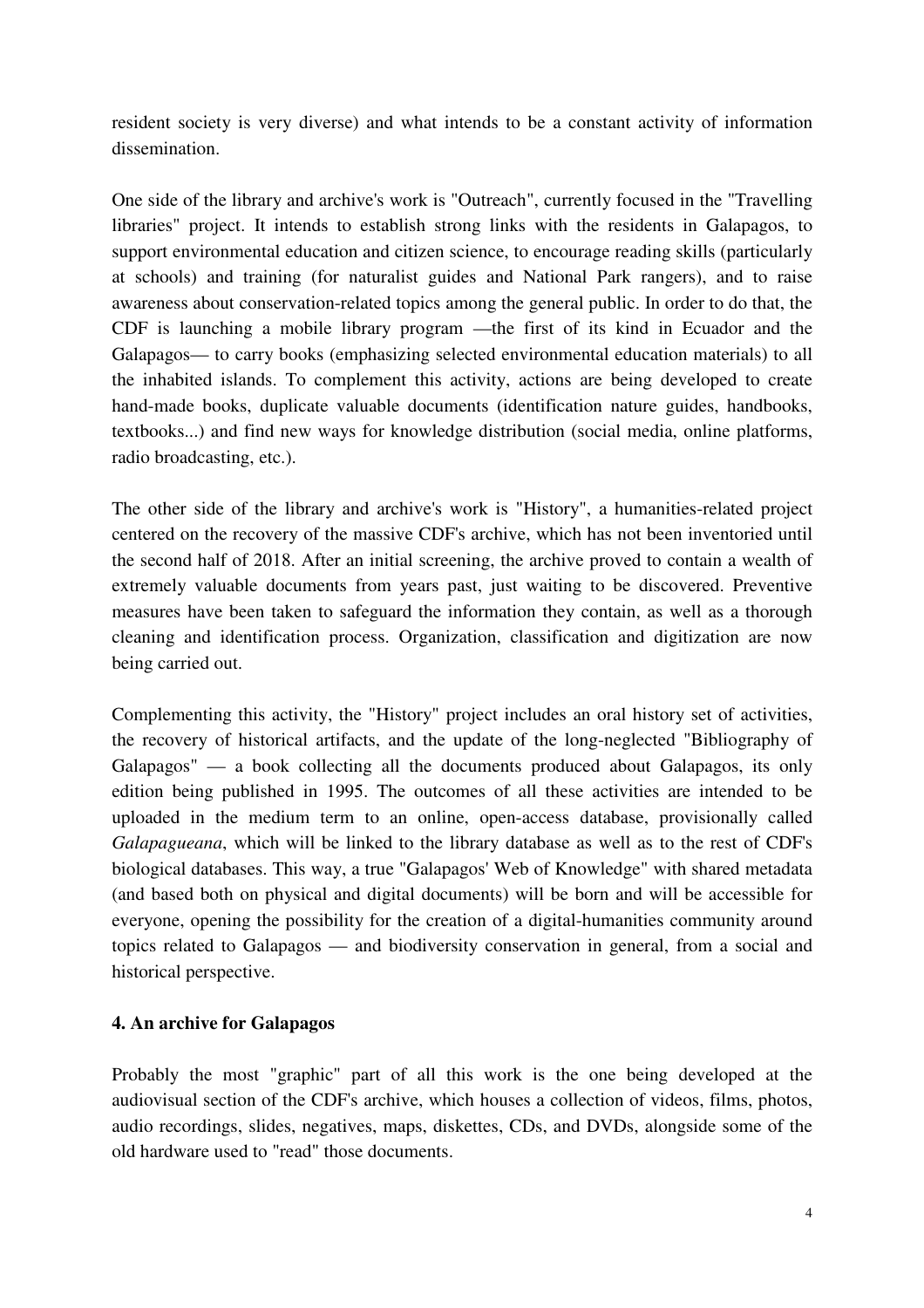As the saying goes, "a picture is worth a thousand words", and in this case, it could be stated that some of the images and films stored and preserved in the archive are worth a thousand memories: they condense in themselves moments of the past that are not registered anywhere else. The collection portraits an important part of the archipelago's history: a visual narrative of the scientific activity developed in the islands, especially for the last 60 years. But it also describes the natural environment and its changes, as well as the local society and how it has been growing and evolving along time.

This is important both for the scientific staff working at the CDRS and for the people living in Galapagos. Past shapes the present and can very much define the future. Acknowledging the mistakes done and the positive steps already taken is strategic for decision-making processes and for the construction of strong local identities.

The audiovisual collection is a valuable cultural tangible heritage, from both a social and a scientific point of view. It is expected that access to all those materials for the international scientific community and the local society by means of digitization and outreach —e.g. through the above mentioned platform *Galapagueana*— will allow, on the one hand, the safeguard of the documents' contents and, on the other, their dissemination and visibility. That way, all that treasured social and academic memory will be safe. And alive.

And they may become the basis for new stories and new memories, and for a deeper understanding of the present situation and the future possibilities for Galapagos.

As already said, the contents of the archive are being slowly digitized. The results of the oral history project will be added to the audiovisual collection as well, the interaction of all the documents providing more interesting elements for research and outreach.

The archive is in constant danger: it is placed fifty yards away from the seashore, and suffers the effects of the humid and hot Galapagoan weather on a daily basis. The basic measures put into place to counteract such conditions try to protect documents that are unique — there are no copies of most of the archive's items anywhere else. To those environmental conditions and the isolation that are almost a Galapagos' trademark, many other challenges may be added, the lack of economic and human resources being the most remarkable.

Opportunities, on the other hand, are countless, and make the hard work worth the pain: the impact that any kind of activity based on those documents may have is huge. As huge as the relevance of sharing social memory with the community.

# **5. Paths beyond the horizon**

The work at the CDF is currently focused on the documents and information stored at the CDRS facilities. But there is a richer and more abundant amount of documents in the hands